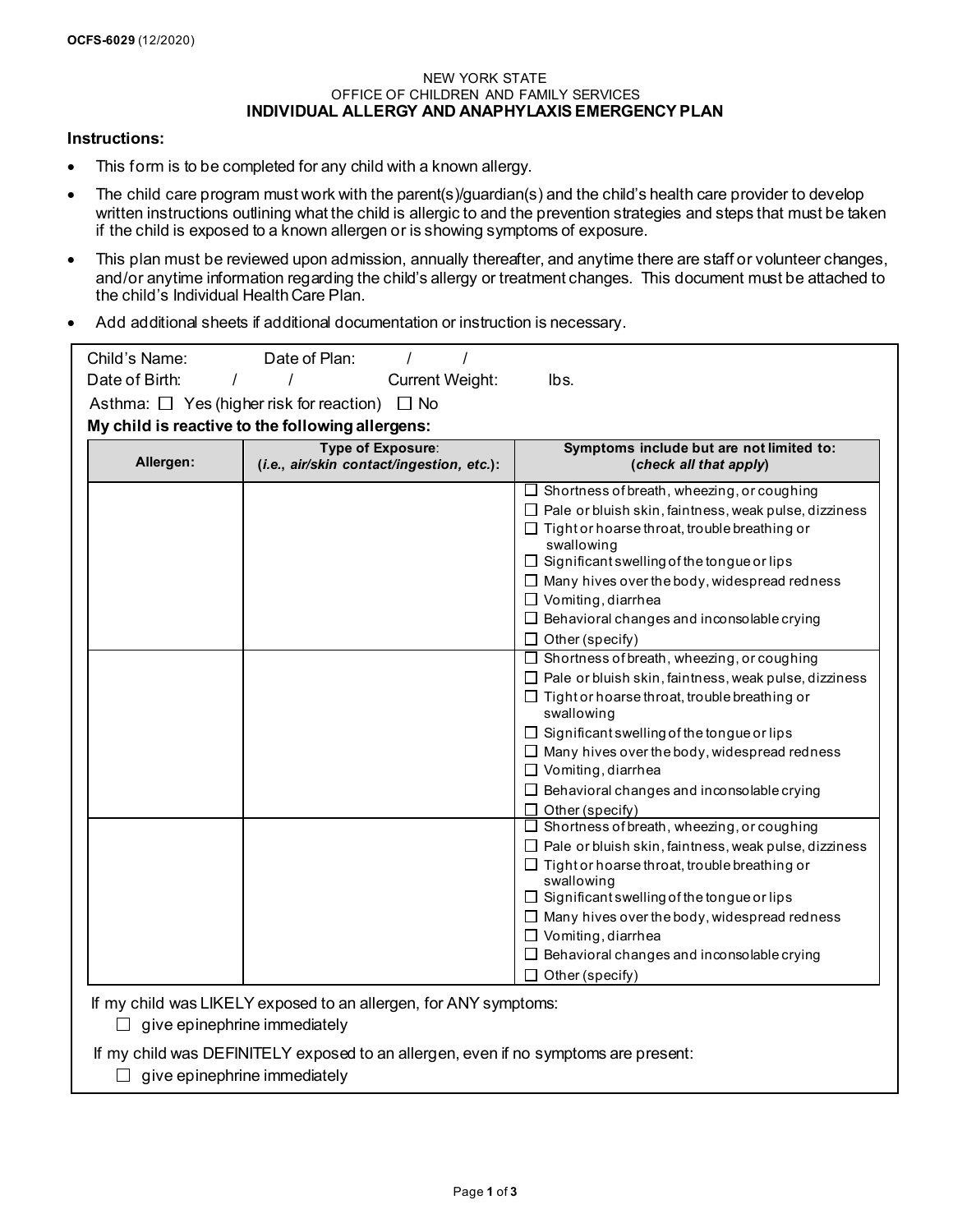**Date of Plan:** / /

## **THE FOLLOWING STEPS WILL BE TAKEN IF THE CHILD EXHIBITS SYMPTOMS including, but not limited to:**

- **Inject epinephrine immediately and note the time when the first dose is given**.
- **Call 911/**l**ocal** r**escue** s**quad** (Advise 911 the child is in anaphylaxis and may need epinephrine when emergency responders arrive).
- Lay the person flat, raise legs, and keep warm. If breathing is difficult or the child is vomiting, allow them to sit up or lie on their side.
- If symptoms do not improve, or symptoms return, an additional dose of epinephrine can be given in consultation with 911/emergency medical technicians.
- Alert the child's parents/guardians and emergency contacts.
- After the needs of the child and all others in care have been met, immediately notify the office.

# **MEDICATION/DOSES**

- Epinephrine brand or generic:
- Epinephrine dose:  $\Box$  0.1 mg IM  $\Box$  0.15 mg IM  $\Box$  0.3 mg IM

## **ADMINISTRATION AND SAFETY INFORMATION FOR EPINEPHRINE AUTO-INJECTORS**

When administering an epinephrine auto-injector follow these guidelines:

- Do not put your thumb, fingers or hand over the tip of the auto-injector or inject into any body part other than the mid-outer thigh. If a staff member is accidentally injected, they should seek medical attention at the nearest emergency room.
- If administering an auto-injector to a young child, hold their leg firmly in place before and during injection to prevent injuries.
- Epinephrine can be injected through clothing if needed.
- Call 911 immediately after injection.

### **STORAGE OF EPINEPHRINE AUTO-INJECTORS**

- All medication will be kept in its original labeled container.
- Medication must be kept in a clean area that is inaccessible to children.
- All staff must have an awareness of where the child's medication is stored.
- Note any medications, such as epinephrine auto-injectors, that may be stored in a different area.
- Explain here where medication will be stored:

# **MAT/EMAT CERTIFIED PROGRAMS ONLY**

Only staff listed in the program's Health Care Plan as medication administrant(s) can administer the following medications. Staff must be at least 18 years old and have first aid and CPR certificates that cover all ages of children in care.

- Antihistamine brand or generic:
- Antihistamine dose:
- Other (e.g., inhaler-bronchodilator if wheezing):

### **\*Note: Do not depend on antihistamines or inhalers (bronchodilators) to treat a severe reaction. USE EPINEPHRINE.**

### **STORAGE OF INHALERS, ANTIHISTAMINES, BRONCHODILATOR**

All medication will be kept in its original labeled container. Medication must be kept in a clean area that is inaccessible to children. All staff must have an awareness of where the child's medication is stored. Explain where medication will be stored. Note any medications, such as asthma inhalers, that may be stored in a different area.

Explain here: